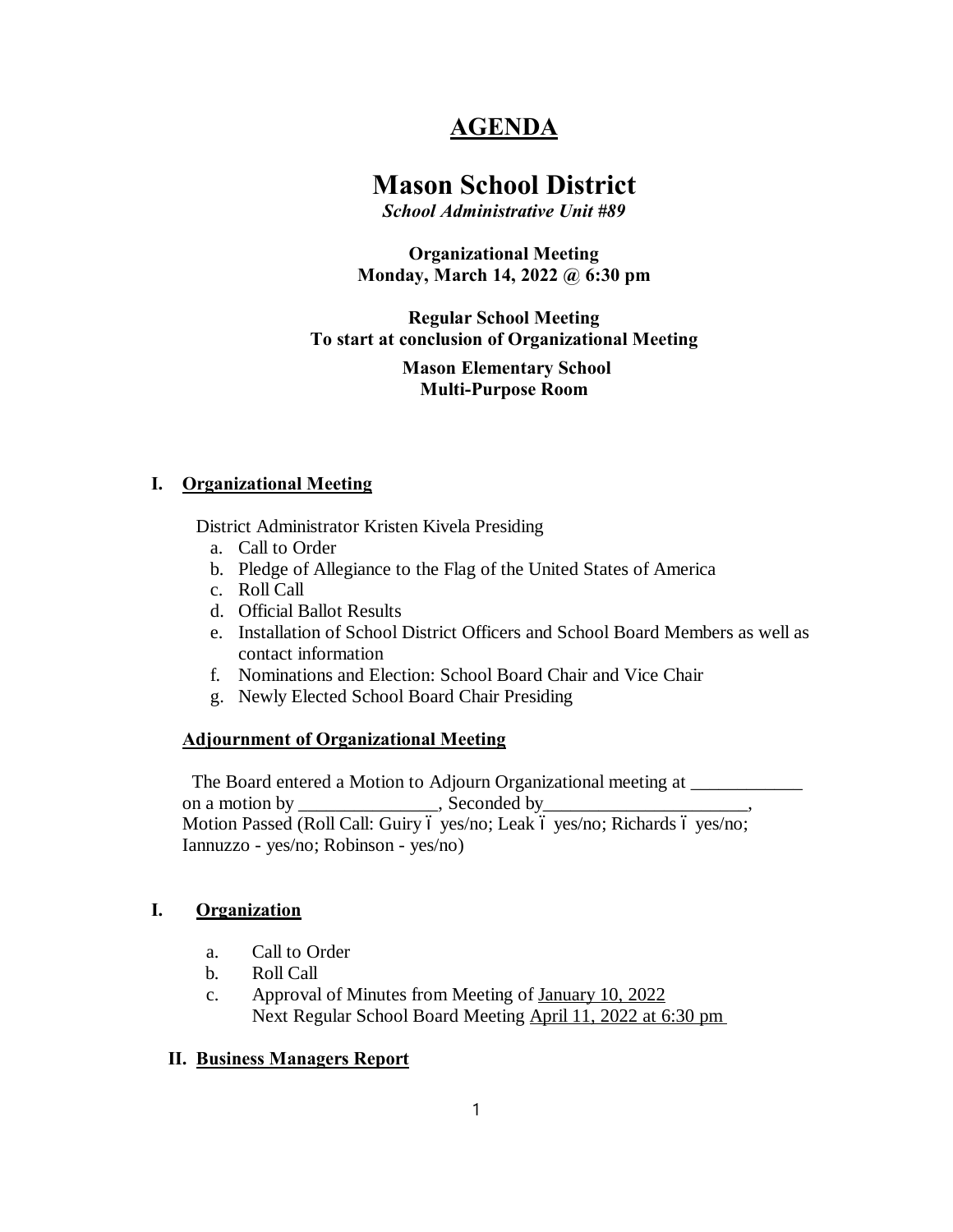- ⦁ Approval of Manifest
- ⦁ Approval of Payroll

## **III.Milford Student Representatives**

⦁ None

## **IV.Public Communication**

As acknowledged by the Chair per Mason School Board Policies

## **V. Correspondence**

⦁ None

## **VI. Curriculum Updates**

⦁ Writing

## **VII. Unfinished Business**

⦁ Return to Learning Plan Update

## **VIII. New Business**

⦁ 2022-2023 School Calendar for Approval

## **IV**. **Superintendent/Principals Report**

- January Food Service Claim ó Breakfast \$1710.12, Lunch \$3732.13
- February Food Service Claim ó Breakfast \$1704.85, Lunch \$3818.81
- ⦁ March Enrollment Report
- ⦁ 415 Enrichment Program
- ⦁ After School Tutoring
- ⦁ NHSBA Webinars

# **X. Committee Reports**

⦁ Safety Committee

## **XI. Non-Public Sessions**

⦁ District Administrator requests Non-Public Sessions RSA 91-A:3 II. (a)